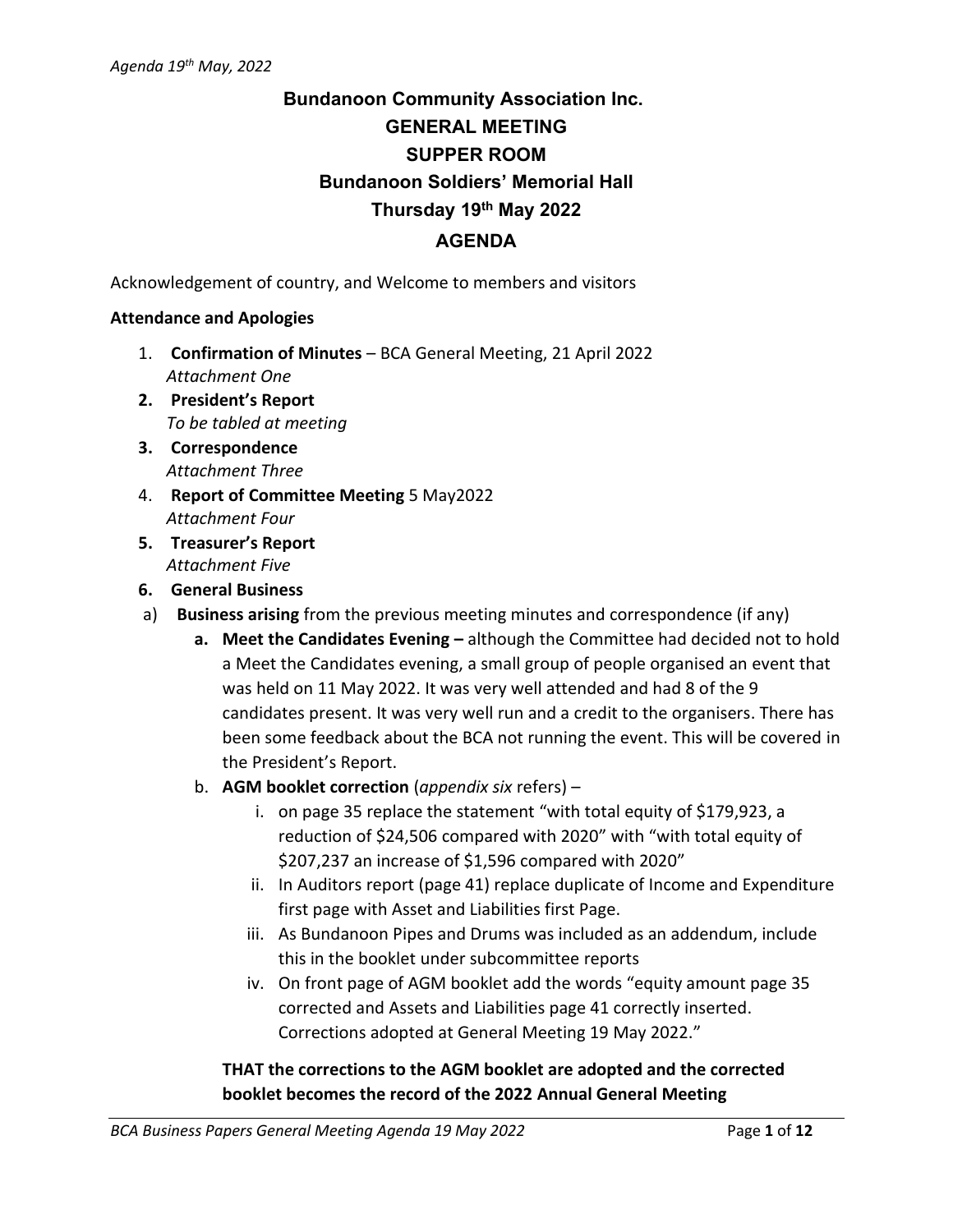- b) **Sale of alcohol** the land on which the Hall was built was donated to Council by the Bundanoon Methodist Church in 1934. It contained a covenant that alcohol could not be sold on the land. We have been in touch with the Property Office of the Uniting Church (successor of the Methodist Church) who have been supportive in removing the covenant. Council is supportive and we hope that the covenant will be removed in the near future. This will simplify selling alcohol at events rather than asking for donations.
- c) **Council again funds Christmas Cheer** Council have advised they will again be offering "Christmas Cheer" funding to the Shire as they did in 2021. Assuming it is the same offer we will receive \$2,500. The Committee will discuss what we should do, if it should be similar to our 2021 event and would welcome suggestions from members.
- d) **Council's Operation Plan on display** Council's operational plan is on public exhibition.
	- a. There is \$150,000 for new footpaths and we will be writing to support this and ask for the initial new footpath to infill the Ellsmore Road section of the walking loop be funded. This is about \$40,000. There is \$500,000 for the next year and we will ask that the new footpath from Warrigal to the Village Centre be "prebooked" for that year. This is about \$110,000.
	- b. While we note there is \$100,000 for the reroofing of the Bundanoon Oval amenities shed, we are disappointed and will note that the reroofing of the Soldiers' Memorial Hall is an urgent project as the Hall is being damaged on a continuous cycle due to the state of the roof. We will ask for this to be included in the 2022/23 program.

## **7. Subcommittee Activities (or updates)**

- **a. Hall Convenor –**
	- **i.** Key Lockbox thanks to suggestion by Leeanne Tyler-Olsen (Hall Booking Officer) a key lockbox has been installed near the AED at the front entrance. This will make issuing and returning keys for hall hire far more convenient for the Hall volunteers and hirers. The lockbox installation was approved by Council following their guidelines to protect the Hall.
	- ii. Lock for lower crash doors. The side exit doors of the Hall on Church Street are getting a lock installed similar to the lock on the supper room door. This will enable access to the Hall by hirer's without going through the Supper Room and disturbing anyone in Room. The lock should be installed in the next few weeks and will be keyed to the existing Supper Room door lock.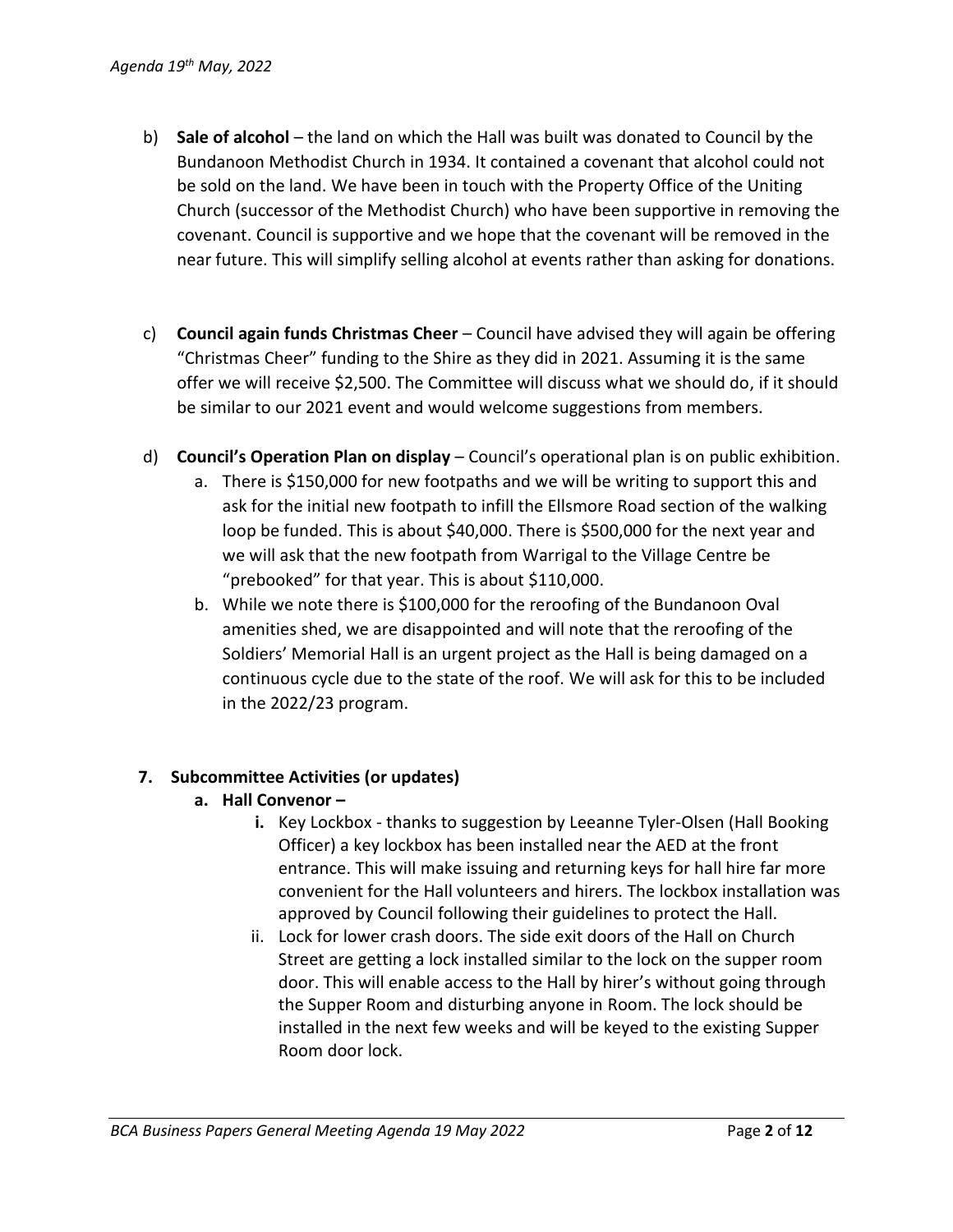- b. **Hall technical assets** new cordless microphones and three hanging microphones have been installed. This was funded by a Council Community Assistance Scheme grant.
- c. **Village Sign** Bundanoon Plastic Free As We Can Be Subcommittee Convenor to report.
- d. **Arts Bundanoon (Music at Ten)** (from Convenor Timothy Hone) Music@10 had a fabulous concert last Saturday with the Ben Adler Quartet, the audience (105 of them!) were so energized and enthusiastic afterwards.
- e. **Rex Cinema** (from Donna Andrews) next movie is "Juliet, Naked" Saturday 28 May. Doors Open 7pm. \$10 per adult. Tickets from Trybooking [www.trybooking.com/BZPKK](http://www.trybooking.com/BZPKK) or at the door. **Juliet, Naked** is a charming British indie film based on Nick Hornby's novel of the same name. It centres on the story of Annie (Rose Byrne), and her unlikely friendship with singer-songwriter Tucker Crowe (Ethan Hawke), who is also the subject of her boyfriend's (Chris O'Dowd) long-time music obsession. Critics say "Warm, smart and funny!" "Irresistible". Everyone welcome! Rated M (language)*.*

## **8. Any Other Business or Announcements**

**9. Guest Speaker – Stuart Reid**. Stuart is a long-term BCA member and has been involved in Bundy on Tap (now Bundanoon on Tap), Rex Cinema, where he is convenor and on the BCA Committee. In between Stuart is half of Reid Brothers Furniture, a local Bundanoon business building fine furniture and fitouts.

## **10. Refreshments**

## *Next meeting***:**

General Meeting, 16 June at 7.30pm in the Bundanoon Soldiers' Memorial Hall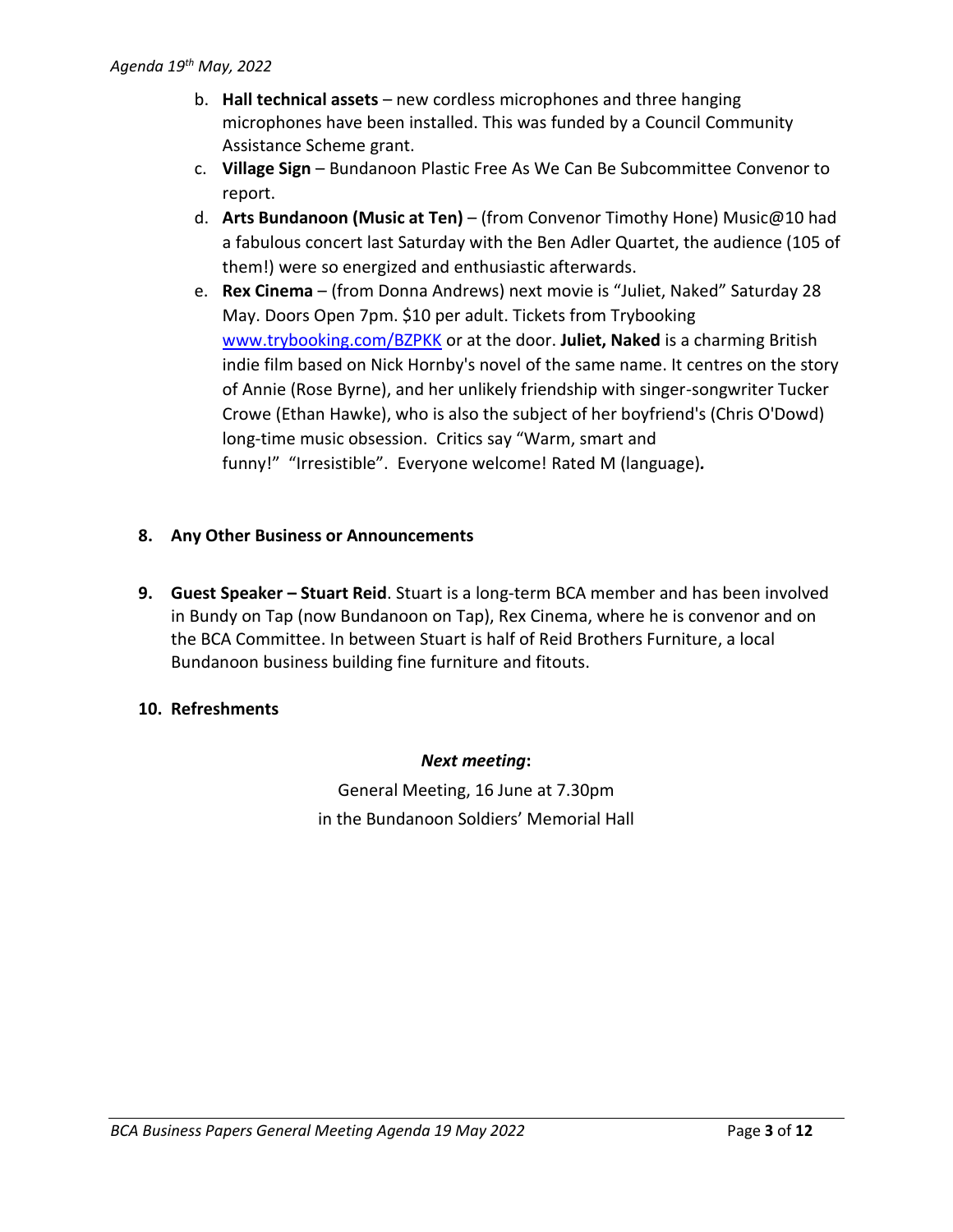# *DRAFT* **Bundanoon Community Association Inc. GENERAL MEETING Bundanoon Soldiers' Memorial Hall Thursday 21st April 2022 MINUTES**

Acknowledgement of country, and Welcome to members and visitors

**Attendance and Apologies.** 19 Members in attendance. Apologies Christine and Henk Janssen, Greg Olsen, Leeanne Tyler-Olsen, Ralph Clark, Pam Davies. Minutes for the meeting Trevor Wright

- 1. **Confirmation of Minutes** BCA General Meeting, 17 March 2022. Proposed Trevor Wright, seconded Ann Rocca
- **2. President's Report** *Tabled*
- **3. Correspondence**

*Tabled*

4. **Report of Committee Meeting** 7 April 2022

*Tabled*

**5. Treasurer's Report**

*Tabled*

- **6. General Business**
- a) **Business arising** from the previous meeting minutes and correspondence (if any)
	- a. **Jubilee Tree Planting** our working group was successful in their expression of interest and have been invited to submit a proposal to our Local Member. The plan is for a commemorative planting of mature trees near the RSL to complement the plaque commemorating the Coronation of Queen Elizabeth in 1954.
- b) **BCA Secretary** Christine Janssen, who is the convenor and editor of the JCG Magazine, and has been a past President and other roles, has kindly offered to be the BCA Secretary. The Committee endorsed the appointment as per their powers under the Constitution.
- c) **Meet the Candidates**. The Committee have decided not to hold a "meet the candidates" evening for the Federal election. Several Committee members noted that we have not traditionally held a meeting for Federal elections. Council elections are very relevant to the community, and we will continue to hold these. One member expressed a view that meet the candidates meetings for all levels of government were valuable and should be held. **No further action proposed.**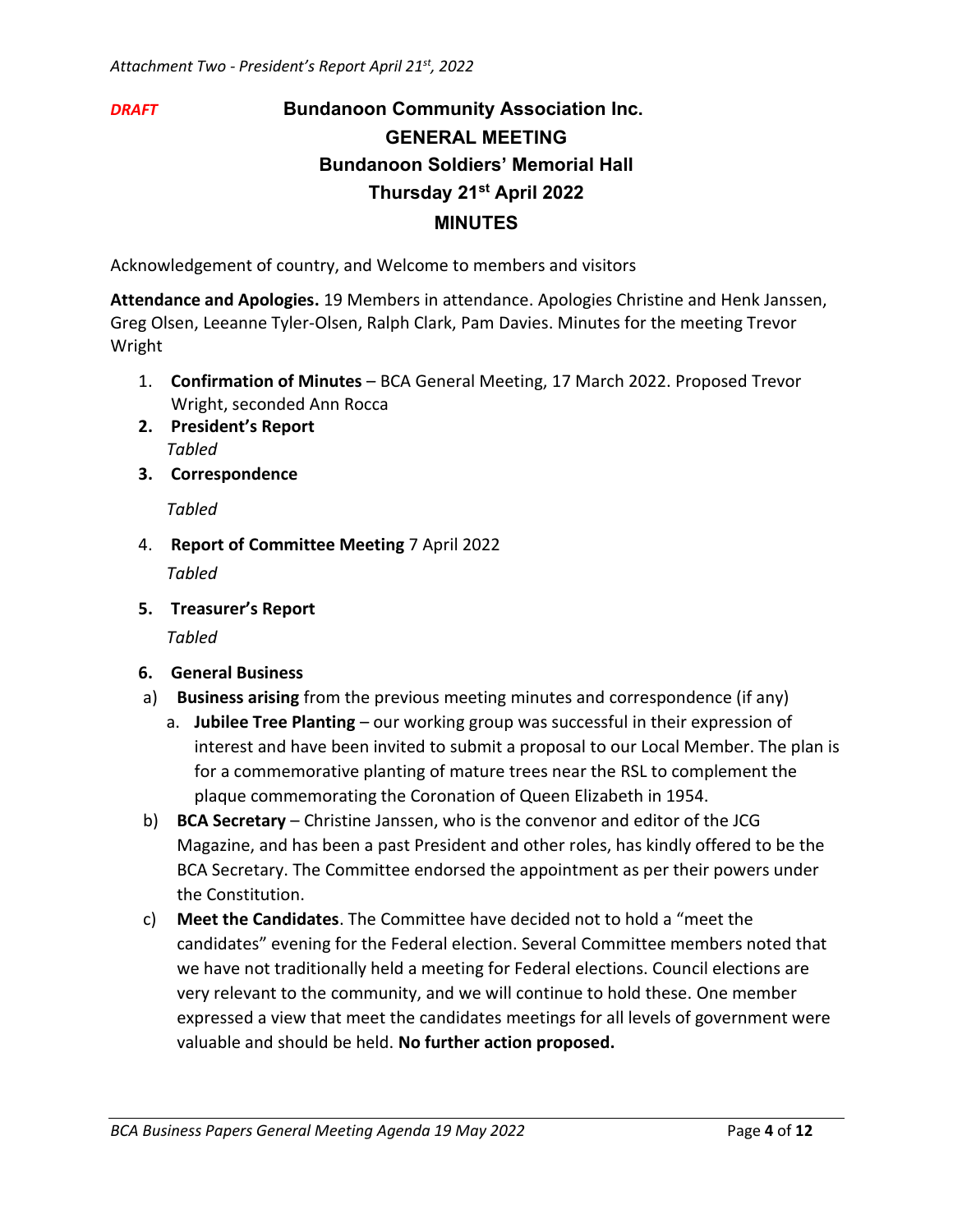- d) **2023 Calendar** Lyndell Giuliano has proposed, and the Committee accepted a proposal for a 2023 Bundanoon calendar. It will again feature the artwork of Sonja Bowden, who recently won first prize at the Royal Easter Show for her artwork. As well as the calendars, there will be an auction of the original artworks.
- e) **Council's Recreation Strategy** Council's consultation recently had a survey for a regional recreational facility and regional swimming facility. Several members noticed the survey was heavily skewed toward the proposals and focussed on what facilities were wanted. It made no mention of the alternative of well-resourced local facilities in towns and villages. The BCA will be writing to Council putting our view that we support good recreation facilities in Bundanoon including our Pool, skatepark, playground and walking tracks and we are not in favour of regional facilities at the expense of local facilities.
- f) **AED and CPR training** we did a presentation of our CPR manikin and AED trainer at the recent Garden Club meeting. This was very well received, and we are running two courses on 21 April and another (bookings available [https://www.trybooking.com/BYWDC\)](https://smex-ctp.trendmicro.com/wis/clicktime/v1/query?url=https%3a%2f%2fwww.trybooking.com%2fBYWDC&umid=5487c043-90b1-4450-aa26-6ced55217943&auth=683904e05ae27345cfaef3d593c8489debe13ff2-3423945bf86a2d1500c7eb39decef261161a3923) on 30 April. The feedback from the training is overwhelmingly positive. Please book for a course and also encourage your friends to do the same. The only limitation is if you cannot easily kneel over and perform (quite strenuous) rocking with locked arms for the CPR compressions.
- g) **Footpaths** Council's Asset Manager visited Bundanoon and we walked the two proposed sections for footpath infills. Funding will (always) be an issue and we need to remain polite, persistent and positive. We will "apply" for the completion of the loop track (~\$40,000) as the first priority and the footpath from Warrigal to the pedestrian railway crossing ( $\approx$ \$100,000) as the second as a submission to the 22/23 Operational Plan when it is on exhibition. It is likely There will be \$150,000 for new footpaths across the entire Shire for 22/23.

## **7. Subcommittee Activities (or updates)**

**a. Melting Pot – Noises Off.** Noises Off was both a performing and financial success. Congratulations to the cast and crew for an entertaining an ambitious production with close to full houses and a set that must be one of the best ever seen in the Hall.

## **8. Any Other Business or Announcements**

- **a. Hall roof** after the recent heavy rain more leaks have been discovered in the Hall. The Supper room store room has ceiling damage and one of the storage cupboards has a leak in the ceiling that has damaged some BCA permanent records. We are hoping the roof replacement is included in Council's 2022/23 Operational Plan for Capital works
- **b. Jubilee Tree Planting** Bruce Marshall updated the meeting on the grant application. Six mature trees are proposed to be planted behind the RSL (crown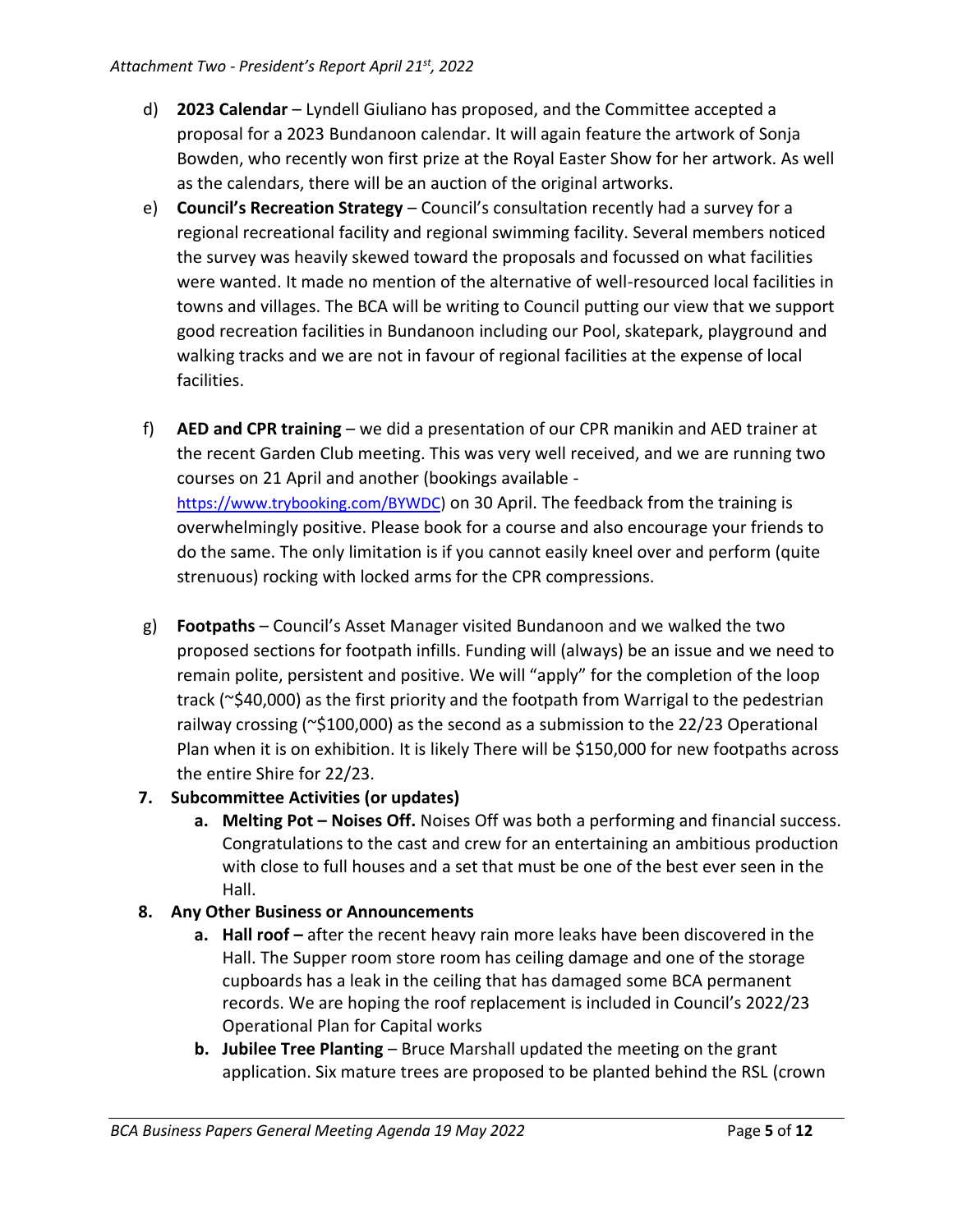land). The project includes the BCA, The Bundanoon Men's Shed, the Bundanoon Garden Club and the Bundanoon History Group.

**c. Errors in BCA AGM booklet financial statements**. Peter Brown raised two issues with the 2022 AGM booklet. The treasurer's report contains an incorrect figure for equity and there is page repeated in the financial statements and another page missing. Peter suggested the corrections are made and the next General Meeting moves to adopt the corrected version.

#### **Meeting closed at 8:25pm**

- **9. Guest Speaker – Michael Bull of Audible Hearing**. Michael provided an informative presentation and demonstration of modern hearing aids. He is an audiologist with his practice in Moss Vale and a Bundanoon resident.
- **10. Refreshments**

#### *Next meeting***:**

General Meeting, 19 May at 7.30pm in the Bundanoon Soldiers' Memorial Hall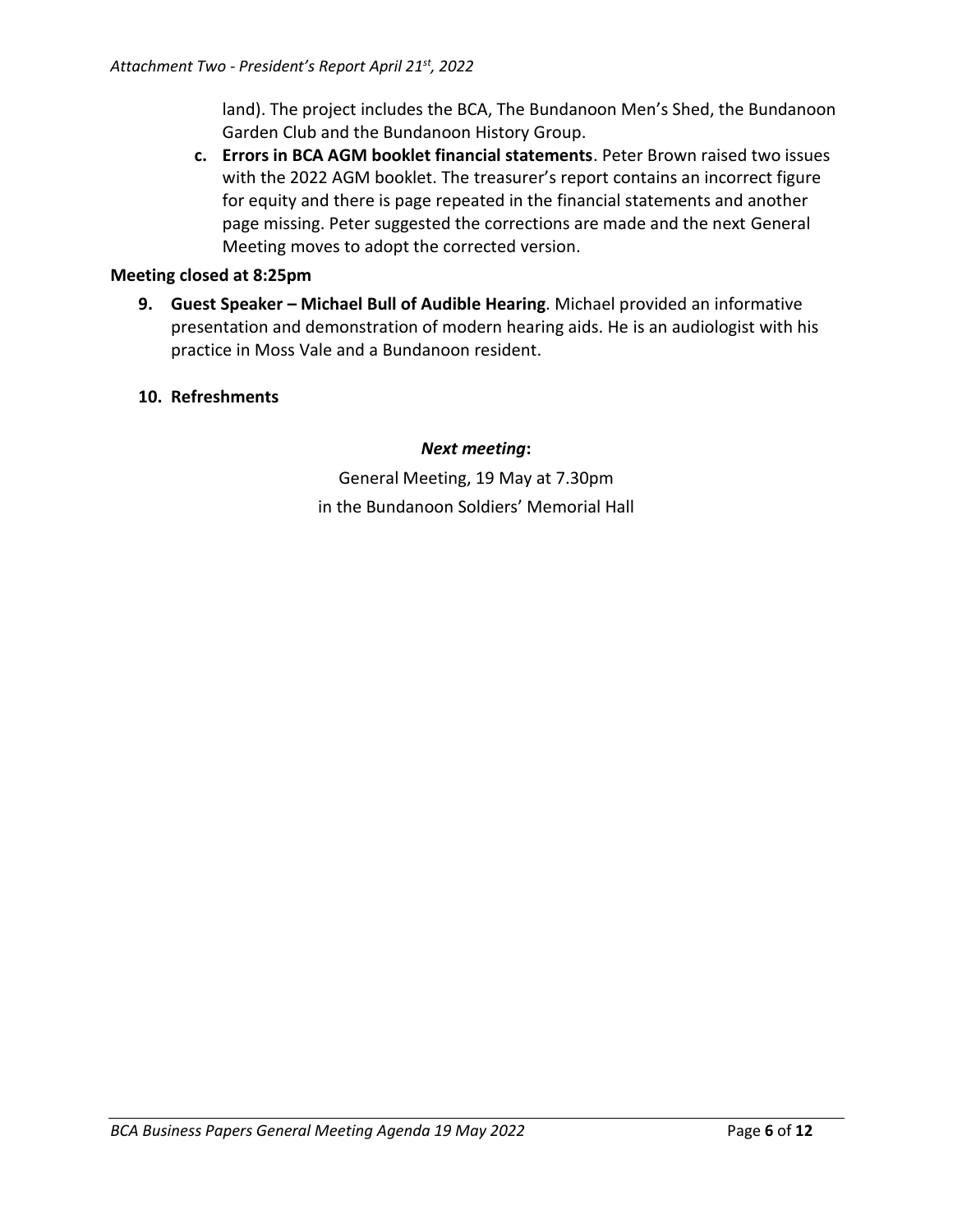# **CORRESPONDENCE**

This is a summary of correspondence received up to the Committee Meeting of 5 May 2022.

**Correspondence –** President 97 in, 115 out since 1 April to 5 May. Summary of major items below

- a) Stage mics in Hall quotes and purchase from Luminous. Part of Council Grant
- b) Lock box approvals, insurances, forms, installation between Council, contractors
- c) Community member potential "arts trail" in Bundanoon. Insurance, involvement of others on committee
- d) Powerhouse finalising deed of agreement for the two Camebak bottles
- e) Lock to lower Hall door Council
- f) Heart of the Nation Project mapping AEDs. BDCU and Greg Page.
- g) Onemusic clarifying licence for performing/copying music for BCA not just Bundanoon Sings!
- h) Footpaths member asked why Penrose Road was not in proposal
- i) Council water damage to BCA records in Supper Room, leaks in roof, damaged ceilings
- j) Fair Trading asking what annual reports we need to lodge and updating Public Officer contact
- k) Sale of alcohol in the Hall. History Group, Uniting Church, Council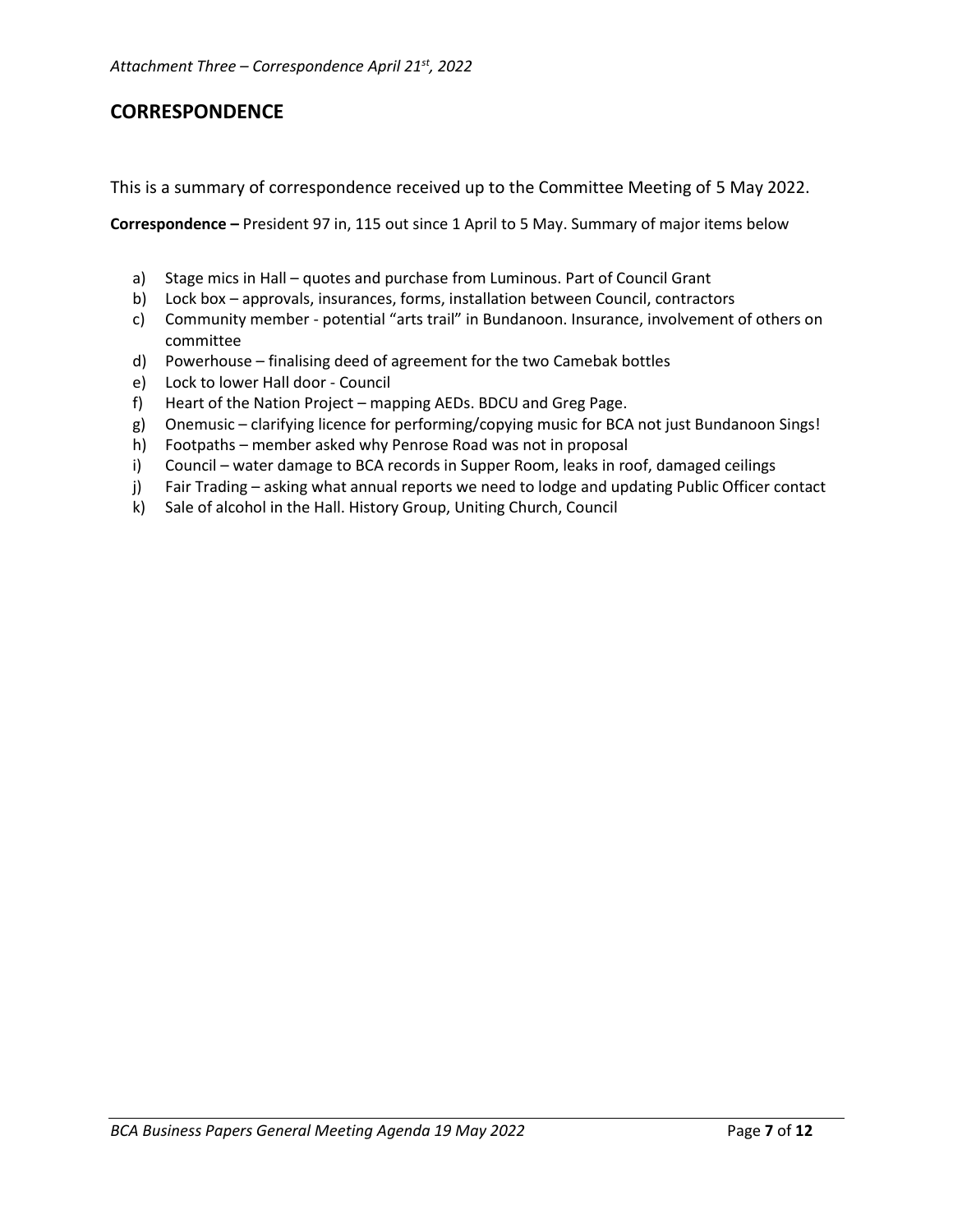# **COMMITTEE UPDATE – May 2022**

The Committee met on May 5. Below are items provided for information or comment that were discussed or decided that are not in the business for this general meeting. If you have any questions or would like clarification, please raise this at the end of general business.

**New Convenors and Convenors meeting.** New convenors meeting arranged for Friday 6 May.

**Covenant on alcohol sales in Hall –** see General Business

**Errors in AGM Booklet** – see General Business

**Arts Grant** – engineers structural quote received, still seeking second quotes for loft extension, projector and screen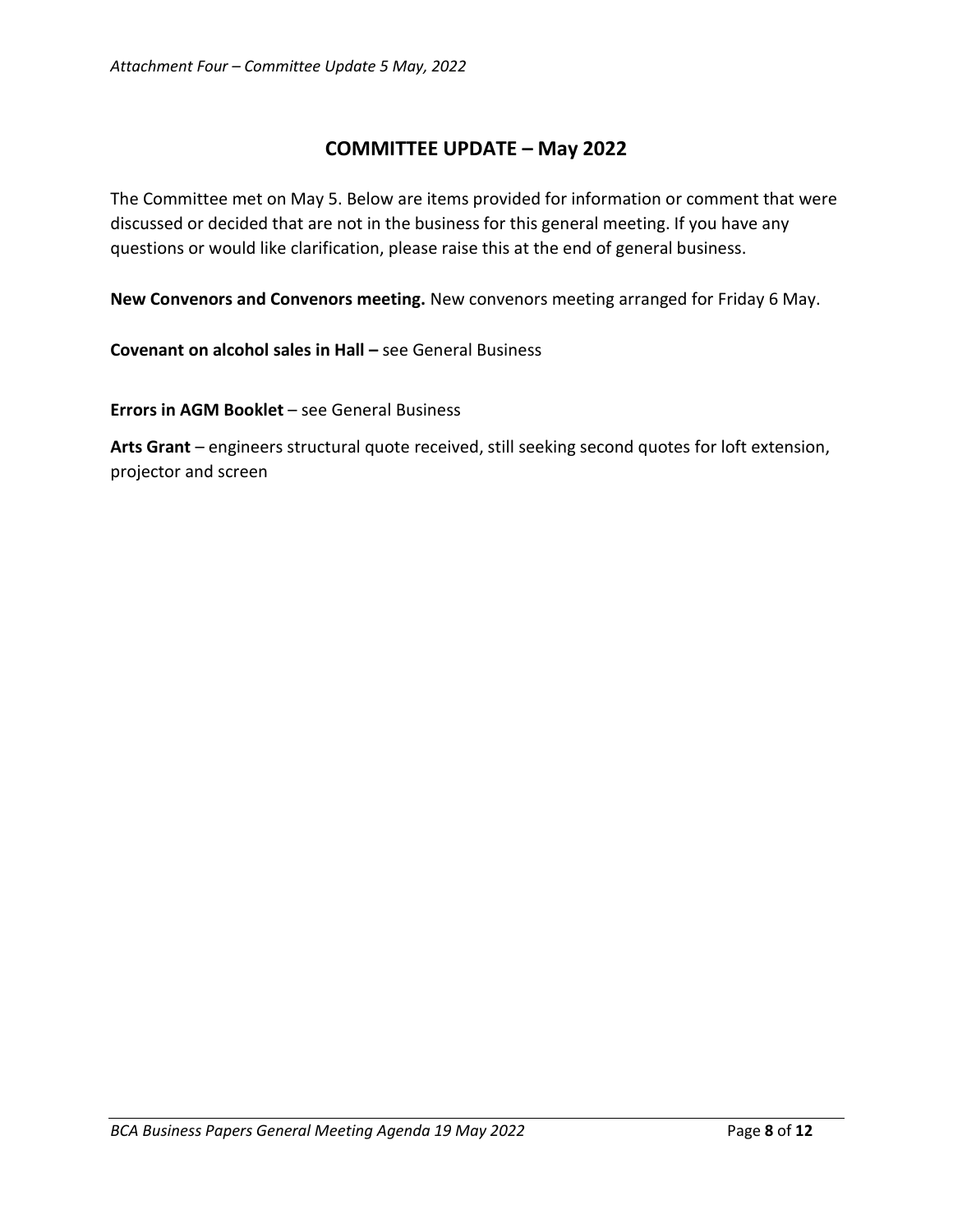# **TREASURER'S REPORT Balance Sheet as 17 May 2022**

17 MAY 2022

| Assets                                          |              |
|-------------------------------------------------|--------------|
| <b>Bank</b>                                     |              |
| <b>BDCU Account</b>                             | 28,656.09    |
| BDCU Burgess St Storage/Winterfest Term Deposit | 68,390.68    |
| <b>BDCU Online Saver</b>                        | 45,212.93    |
| <b>BDCU VISA Debit Card</b>                     | 772.96       |
| <b>Total Bank</b>                               | 143,032.66   |
| <b>Current Assets</b>                           |              |
| <b>Accounts Receivable</b>                      | 4,290.79     |
| <b>Cash Floats</b>                              | 650.00       |
| Petty Cash Floats                               | 200.00       |
| <b>Total Current Assets</b>                     | 5,140.79     |
| <b>Fixed Assets</b>                             |              |
| Accum. Depreciation: Computers                  | (5,436.00)   |
| Accum. Depreciation: Equipment                  | (30, 791.00) |
| Accum. Depreciation: Furniture                  | (24, 748.00) |
| <b>Computers at Cost</b>                        | 7,925.25     |
| <b>Equipment at Cost</b>                        | 69,109.55    |
| <b>Furniture at Cost</b>                        | 55,540.55    |
| Inventories                                     | 2,871.40     |
| <b>Total Fixed Assets</b>                       | 74,471.75    |
| <b>Total Assets</b>                             | 222,645.20   |
| <b>Liabilities</b>                              |              |
| <b>Current Liabilities</b>                      |              |
| Accounts Payable                                | 422.53       |
| Accruals                                        | 2,457.70     |
| <b>GST</b>                                      | 1,489.08     |
| Hall Bonds Held                                 | 1,400.00     |
| Rounding                                        | 6.00         |
| <b>Total Current Liabilities</b>                | 5,775.31     |
| <b>Total Liabilities</b>                        | 5,775.31     |
| <b>Net Assets</b>                               | 216,869.89   |
| <b>Equity</b>                                   |              |
| <b>Current Year Earnings</b>                    | 9,632.85     |
| Prior Year's Surplus/Deficit                    | 207,237.04   |
| <b>Total Equity</b>                             | 216,869.89   |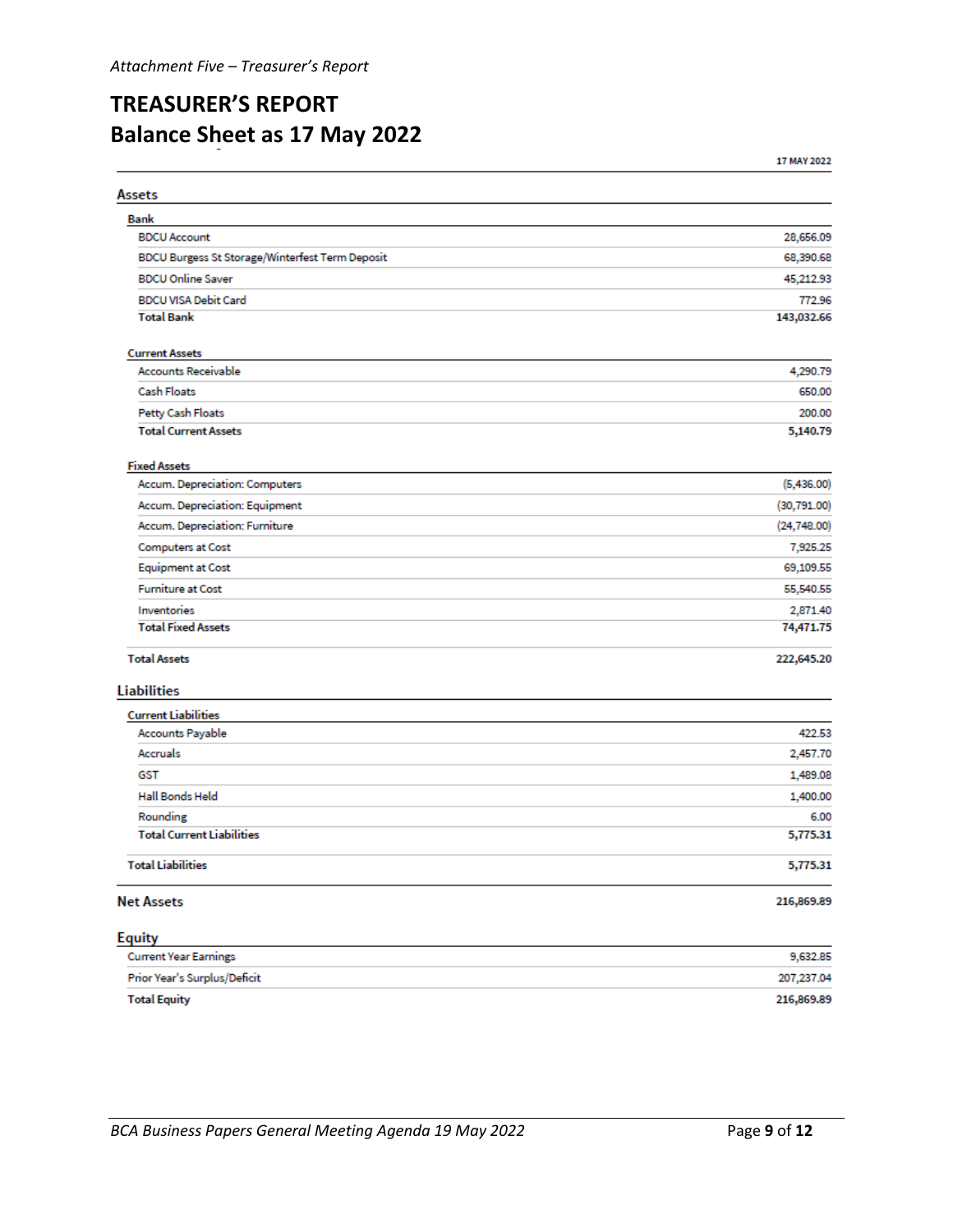# **Profit and Loss YTD to 16 May 2022 Breakdown by subcommittee**

|                                       | Total     | Total  | Total           |                   |
|---------------------------------------|-----------|--------|-----------------|-------------------|
|                                       | Trading   | Other  | Operating       |                   |
|                                       | Income    | Income | <b>Expenses</b> | <b>Net Profit</b> |
| Administration                        | 6,063.74  | 37.57  | 8,532.46        | $-2,431.15$       |
| Bundanoon - Plastic Free As We Can Be |           |        |                 |                   |
| Bundanoon on Tap                      | 101.82    |        |                 | 101.82            |
| <b>Bundanoon Pipes &amp; Drums</b>    | 300.00    |        | 207.27          | 92.73             |
| <b>Bundanoon Sings!</b>               |           |        | 261.44          | $-261.44$         |
| <b>Bundanoon Ukesters</b>             |           |        |                 |                   |
| De Meyrick Reserve                    |           |        |                 |                   |
| Garden Ramble                         |           |        | 62.73           | $-62.73$          |
| <b>Glow Worm Glen Track</b>           |           |        |                 |                   |
| Green Team                            |           |        | 714.50          | $-714.50$         |
| Hall (Soldiers' Memorial Hall)        | 8,628.45  |        | 3,315.54        | 5,312.91          |
| <b>Hall Technical Assets</b>          |           |        | 1,387.27        | $-1,387.27$       |
| <b>JCG Jordan's Crossing Gazette</b>  | 8,338.94  |        | 7,704.98        | 633.96            |
| <b>Leaver Park</b>                    |           |        |                 |                   |
| <b>Melting Pot Theatre</b>            | 8,101.07  |        | 5,467.98        | 2,633.09          |
| Membership                            | 319.32    |        |                 | 319.32            |
| Music at 10                           | 1,927.67  |        | 2,636.37        | $-708.70$         |
| <b>Needle and Natters</b>             |           |        |                 |                   |
| <b>Rex Cinema</b>                     | 863.61    |        | 577.27          | 286.34            |
| <b>Welcome Packs</b>                  |           |        |                 |                   |
| Winterfest                            | 7,616.39  | 11.38  | 2,190.00        | 5,437.77          |
| Unassigned                            | 813.81    |        | 433.11          | 380.70            |
| <b>BCA Total</b>                      | 43,074.82 | 48.95  | 33,490.92       | 9,632.85          |

Notes:

- Administration income is council rebate for Good Yarn rent for 2021.
- Hall Net Profit includes \$1,400 in bonds held so actual net profit is closer to \$3,900
- Hall technical assets will balance as the expense will be covered by a grant
- Melting Pot Theatre is an excellent result after Noises Off
- Music at Ten excludes around \$1,000 in cash to be banked so net profit is around \$300.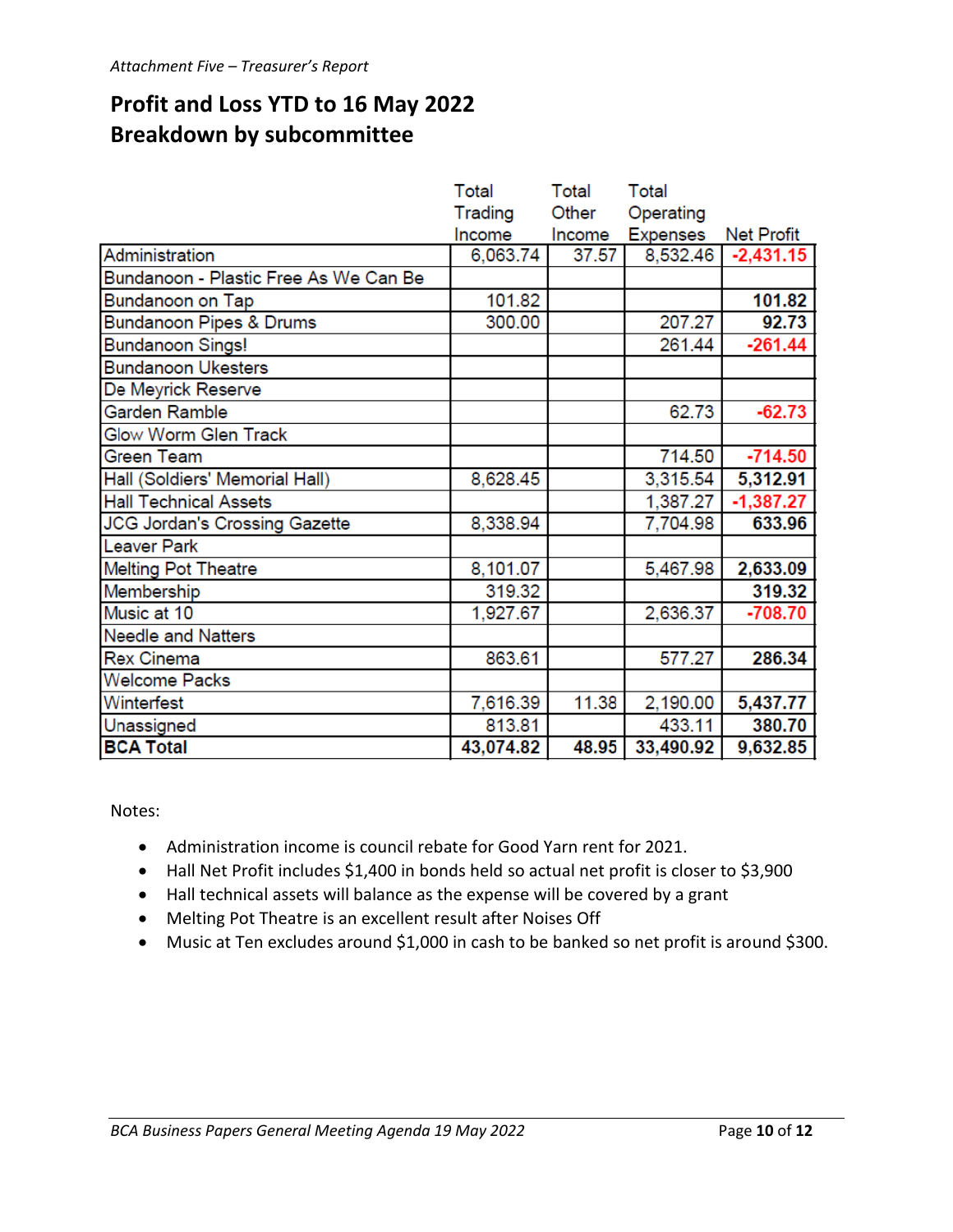#### **Treasurers' Report**

The financial position of the Association remains strong despite the impacts of COVID-19.

The calendar year 2021 ended with total equity of \$179,923, a reduction of \$24,506 compared with 2020.

From Page 35 – this should be "with total equity of \$207,237 an increase of \$1,596 compared with 2020"

#### Page 41

Income & Expenditure Statement

|                                        | 2021     | 2020     |
|----------------------------------------|----------|----------|
|                                        |          |          |
| Equipment                              | 5,064    | 1,407    |
| <b>Film Rentals</b>                    | 842      | 701      |
| <b>Hall Hire Internal Transfer</b>     | 177      | 3,306    |
| <b>Hire &amp; Rental Costs</b>         | 910      | 4,609    |
| <b>Legal Fees</b>                      | ×,       | 274      |
| License fees                           | 821      | 1,534    |
| <b>Meeting Expenses</b>                | 393      | 408      |
| <b>Mobile Phone Expenses</b>           | 150      | 255      |
| <b>Other Expenses</b>                  | 2,287    | 1,036    |
| <b>Plano Tuning</b>                    | 164      | 164      |
| Postage                                | 558      | 774      |
| <b>Power &amp; Energy</b>              | 3,290    | 4,003    |
| <b>Printing</b>                        | 24,792   | 37,498   |
| <b>Public Liability Insurance</b>      | 3,286    |          |
| Purchases                              | 1,652    | 2,956    |
| <b>Repairs &amp; Maintenance</b>       | 1,298    | 113      |
| Signage                                | $\alpha$ | 50       |
| Stationery                             | 116      | 1,029    |
| <b>Sundries</b>                        | 63       | 328      |
| <b>Trophies</b>                        | ×,       | 129      |
| <b>Uniforms</b>                        | 2,120    | $\alpha$ |
| <b>Waste Removal</b>                   | 211      | 830      |
| <b>Welcome Packs</b>                   | 149      |          |
| <b>Equipment Hire</b>                  | 616      |          |
| <b>Refunds</b>                         | 311      |          |
| <b>Refreshments</b>                    | 809      |          |
| Reimbursements                         | 358      |          |
| Jordans Crossing Gazette Expenses      | 8,071    |          |
| Storage                                | 3,343    |          |
| Winterfest 2021 Expenses               | 18,436   |          |
| <b>Square Fees</b>                     | 15       |          |
| Insurance                              | 1,818    |          |
| <b>Online Subscription</b>             | 612      |          |
| <b>Total Expenditure</b>               | 113,311  | 107,174  |
| <b>Current Year Surplus/ (Deficit)</b> |          |          |

This is a production error. The second page of the Income and Expenditure Statement was duplicated and replaced the first page of the Profit of Loss Statement.